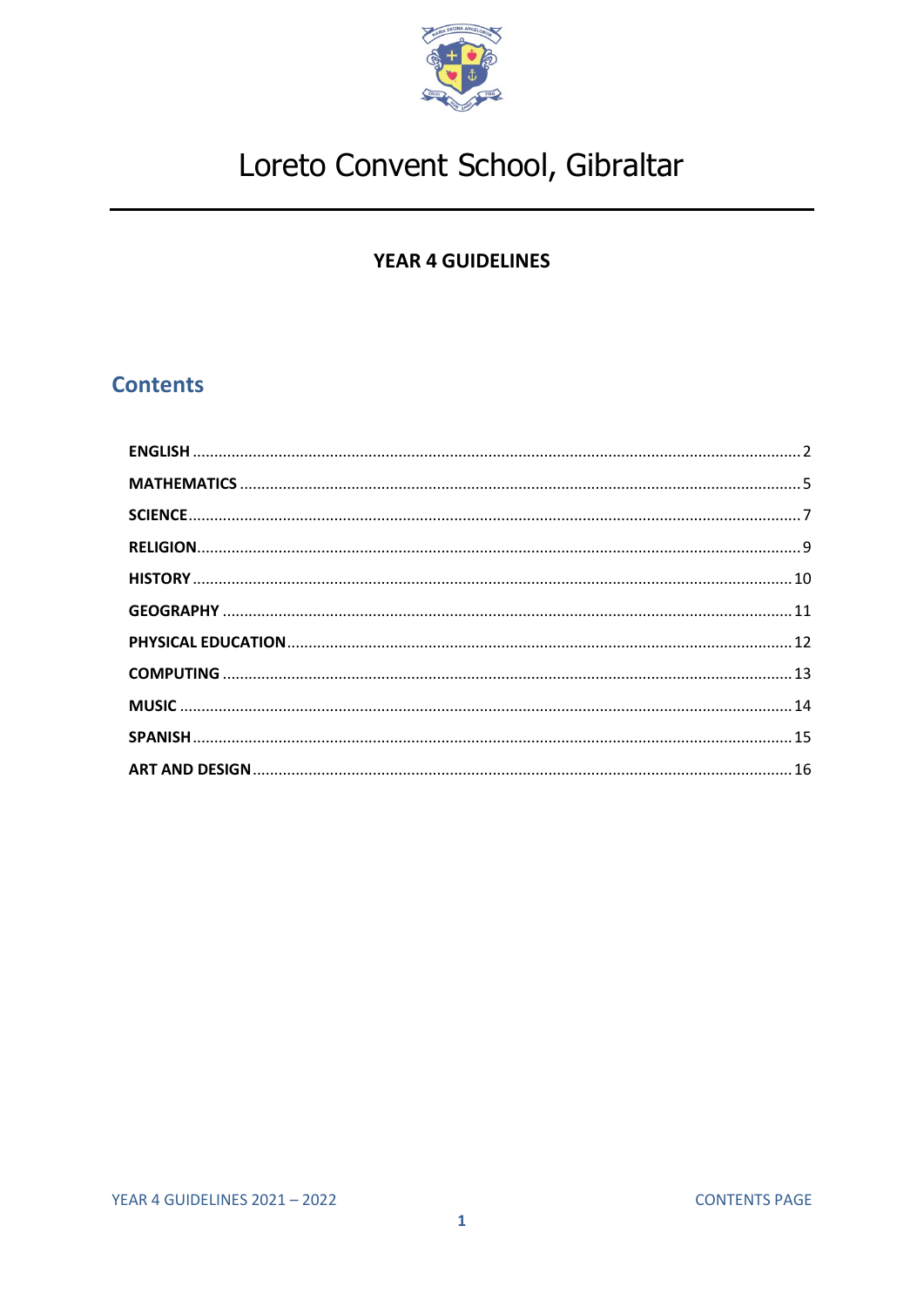

### <span id="page-1-0"></span>**ENGLISH**

#### **The Literary Curriculum:**

This is a book-based approach to the teaching of primary English. This scheme engages children as writers and immerses them in a literary world while ensuring the progression of skills within the National Curriculum.

Each book focuses on key outcomes for writing, grammar, punctuation and spelling. Year 4 will be reading the following books:

> 'Tar Beach' written by Faith Ringgold. 'Cinnamon' written by Neil Gaiman. 'The Selfish Giant' written by Oscar Wilde.

#### **Reading**

#### Word reading

Pupils will learn to:

- Apply their growing knowledge of root words, prefixes and suffixes (etymology and morphology), both to read aloud and to understand the meaning of new words they meet.
- Read further exception words, noting the unusual correspondences between spelling and sound, and where these occur in the word.
- Read books written at an age-appropriate interest level. They should be able to read them accurately and at a speed that is sufficient for them to focus on understanding what they read rather than on decoding individual words.

Pupils will be given the opportunity to read from a selection of non-fiction texts as well as novels which include:

- "Charlotte's Web" E.B. White.
- "The Firework makers daughter" by Philip Pullman.
- "The Butterfly Lion" by Michael Morpugo.
- "The Iron Man" by Ted Hughes.
- "Hitler's Canary" by Sandi Toksvig.
- "The Boy at the Back of the Class" by Onjali Q. Raúf.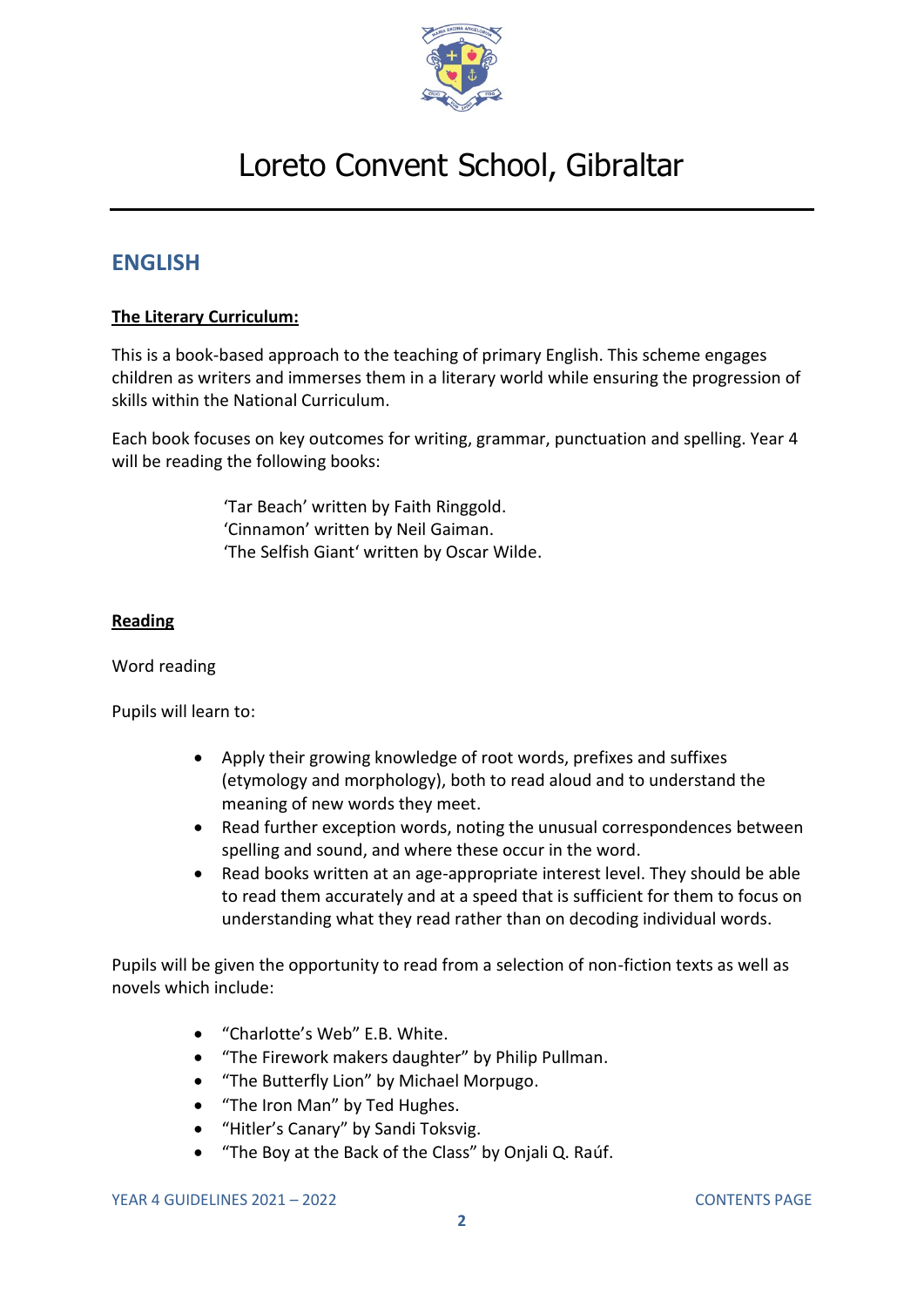

#### **Comprehension**

Pupils will learn to:

- Develop positive attitudes to reading and an understanding of what they read
- Learn to justify their views independently, about what they have read.
- Increase their familiarity with a wide range of books, including fairy stories, myths and legends, and retelling some of these orally.

Pupils will follow Schofield and Sims 'Complete Comprehension'; a whole school programme designed to equip pupils with everything they need to become strong, successful readers.

#### **Writing**

Composition – Fiction

We continue to work on developing pupils' writing skills to improve their creative pieces. This includes working on:

- Planning their writing.
- Discussing and recording their ideas.
- Replacing simple vocabulary with more sophisticated alternatives.
- Creating more interesting settings, characters and plots and using dialogue to improve their work.
- Editing work, where pupils propose changes to grammar and vocabulary to enhance effects and clarify meaning.

Composition – Non-Fiction

We learn the features present in, and work on producing:

- Non-Chronological Reports.
- Letter Writing (both formal and informal).
- Persuasive writing.
- A set of instructions.
- Personal Response to a text.
- Character Studies.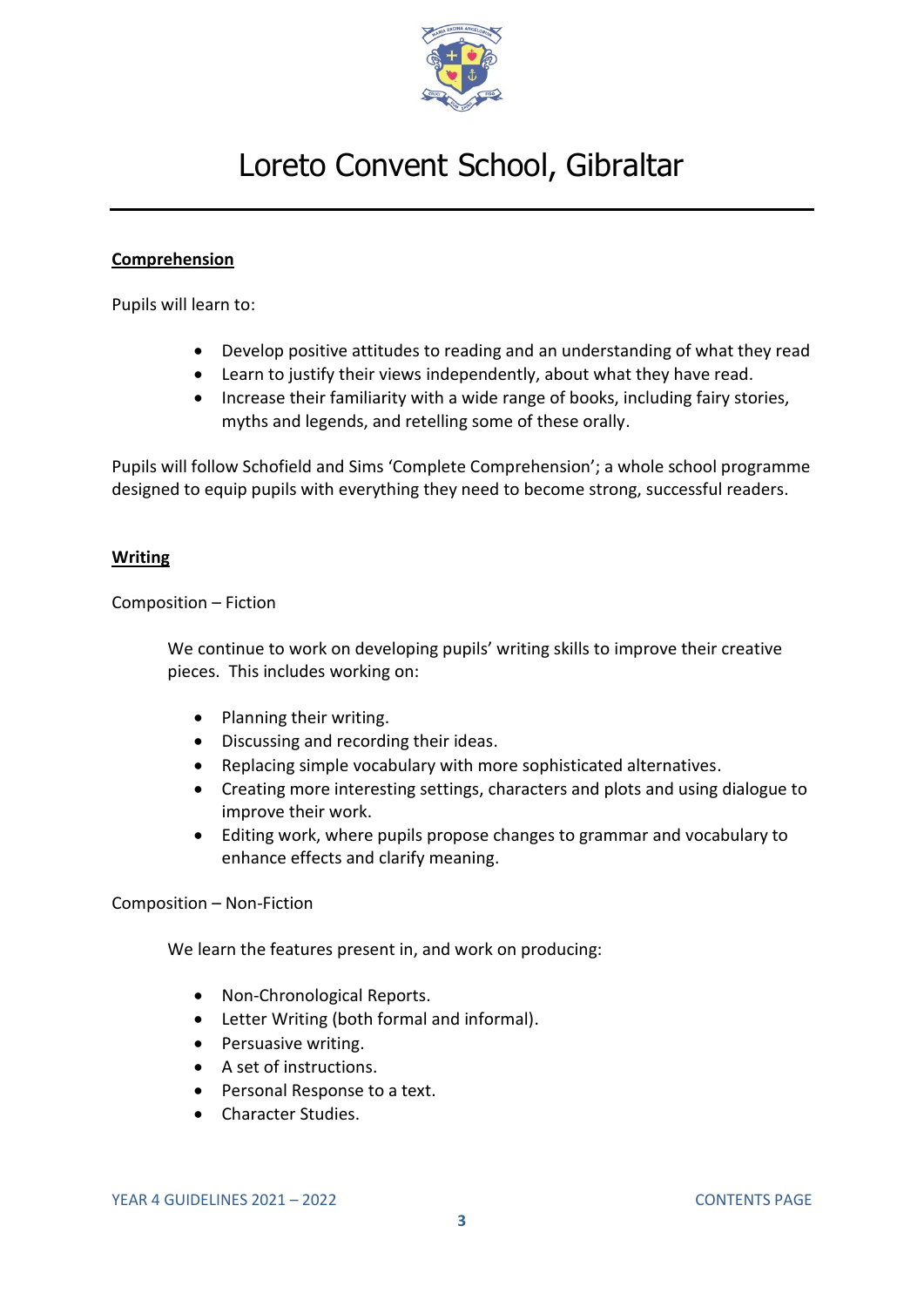

#### **Handwriting**

Pupils will spend an hour a week focusing on improving their cursive handwriting by increasing accuracy, fluency and speed. Pupils will be encouraged to use a pincer grip when holding their pencil or pen. Pupils who master their joined-up writing will be awarded a pen licence and will be able use this to complete their class work (except for maths).



#### **Spelling**

Pupils' spelling of common words should be correct, including common exception words and other words that they have learnt. Pupils should spell words as accurately as possible using their phonic knowledge and other knowledge of spelling, such as morphology and etymology.

We follow Spelling Book 4 [Schofield and Sims] throughout the year. To this we add all words which are statutory requirements in the National Curriculum for the year which are linked to this year group's spelling scheme.

#### **Vocabulary, Grammar & Punctuation**

We work on Grammar Book 2 and 4 [Nelson] throughout the year as well as on the following:

| <b>Year 4: Statutory Requirements</b> |                                                                                                                                                                                                                                                               |  |
|---------------------------------------|---------------------------------------------------------------------------------------------------------------------------------------------------------------------------------------------------------------------------------------------------------------|--|
| Word                                  | The grammatical difference between plural and possessive $-s$<br>Standard English forms for <b>verb inflections</b> instead of local spoken forms [for<br>example, we were instead of we was, or I did instead of I done]                                     |  |
| Sentence                              | Noun phrases expanded by the addition of modifying adjectives, nouns and<br>preposition phrases (e.g. the teacher expanded to: the strict maths teacher with curly<br>hair)<br><b>Fronted adverbials</b> [for example, Later that day, I heard the bad news.] |  |
| <b>Text</b>                           | Use of paragraphs to organise ideas around a theme                                                                                                                                                                                                            |  |
|                                       | Appropriate choice of pronoun or noun within and across sentences to aid cohesion<br>and avoid repetition                                                                                                                                                     |  |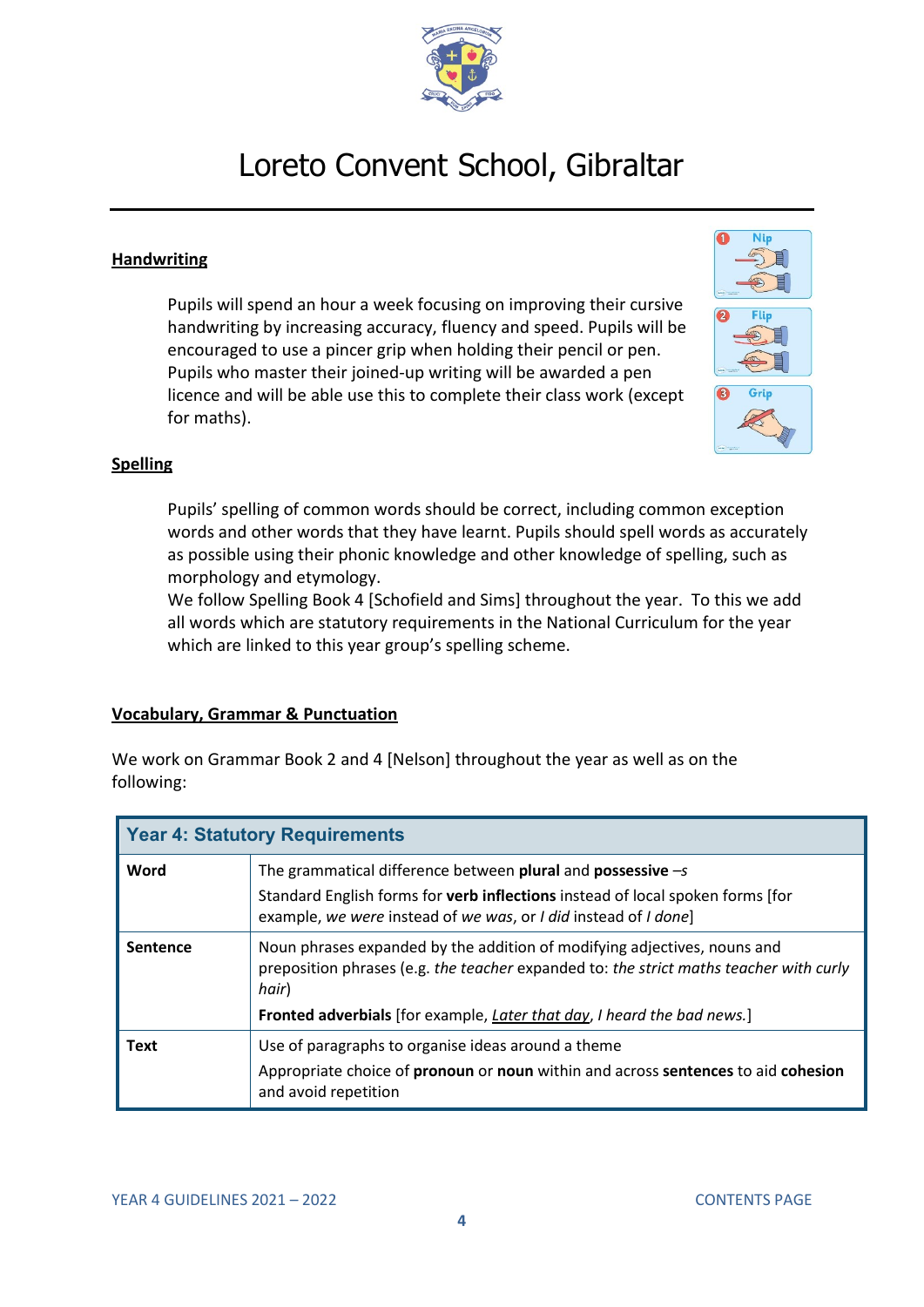

| <b>Year 4: Statutory Requirements</b> |                                                                                                                                                                                                            |  |
|---------------------------------------|------------------------------------------------------------------------------------------------------------------------------------------------------------------------------------------------------------|--|
| <b>Punctuation</b>                    | Use of inverted commas and other punctuation to indicate direct speech [for<br>example, a comma after the reporting clause; end punctuation within inverted<br>commas: The conductor shouted, "Sit down!"] |  |
|                                       | Apostrophes to mark plural possession [for example, the girl's name, the girls'<br>names]                                                                                                                  |  |
|                                       | Use of commas after fronted adverbials                                                                                                                                                                     |  |
| <b>Terminology for</b><br>pupils      | determiner                                                                                                                                                                                                 |  |
|                                       | pronoun, possessive pronoun                                                                                                                                                                                |  |
|                                       | adverbial                                                                                                                                                                                                  |  |

### <span id="page-4-0"></span>**MATHEMATICS**

#### **Number:**

Pupils will learn to:

- Recognise the place value of each digit in a four-digit number (thousands, hundreds, tens, and ones).
- Order and compare numbers beyond 1000 and will round any number to the nearest 10, 100 or 1000.
- Count backwards through zero to include negative numbers.
- Solve number and practical problems that involve all the above and with increasingly large positive numbers.
- Learn various methods for adding and subtracting four digit numbers.

#### **Fractions, Decimals and Percentages**

- Recognise and show, using diagrams, families of common equivalent fractions.
- Count up and down in hundredths; recognise that hundredths arise when dividing an object by one hundred and dividing tenths by ten.
- Recognise and write decimal equivalents of any number of tenths or hundredths and will simplify fractions where necessary.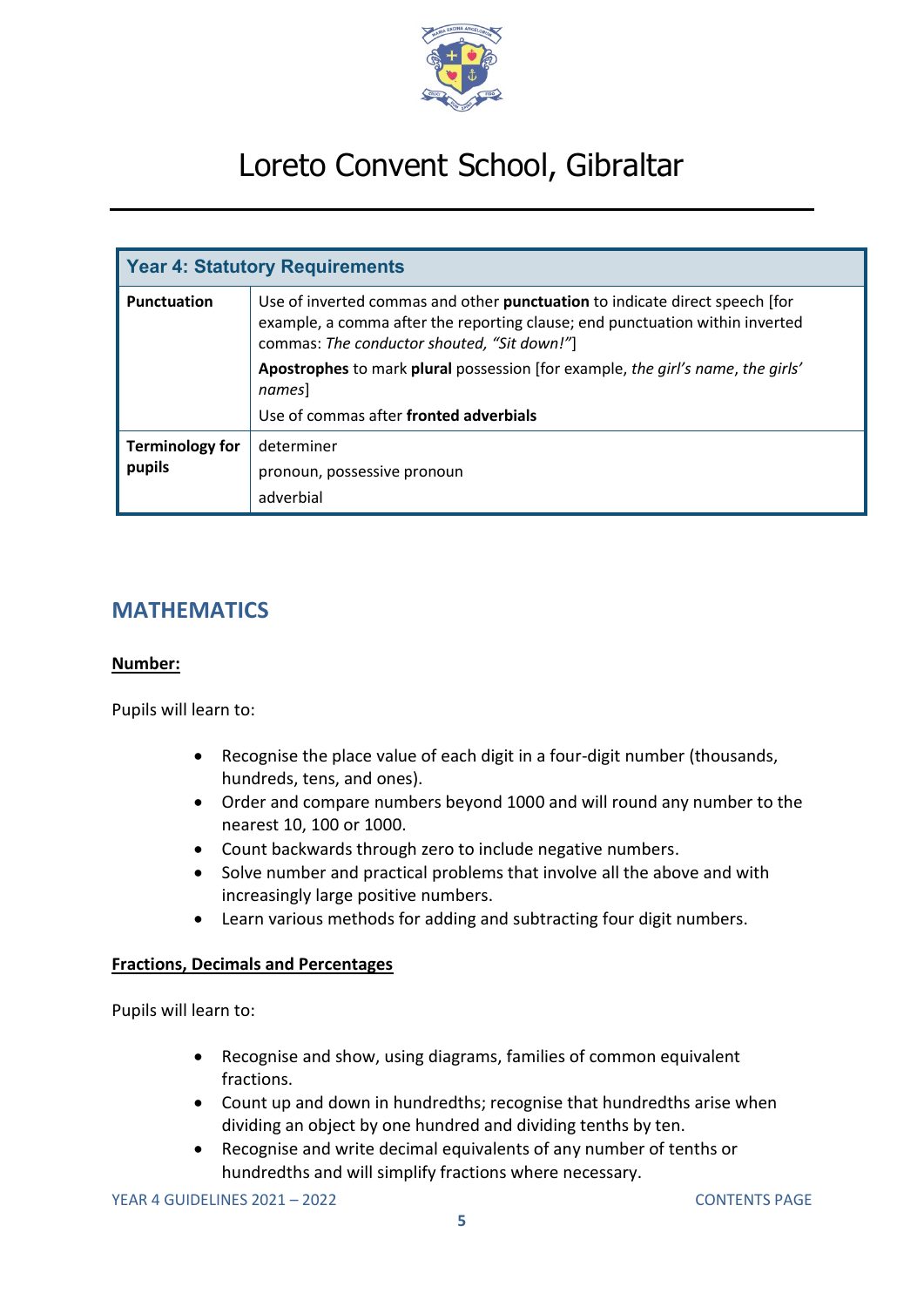

- Find the effect of dividing a one- or two-digit number by 10 and 100, identifying the value of the digits in the answer as ones, tenths and hundredths.
- Round decimals with one decimal place to the nearest whole number.
- Continue to practise adding and subtracting fractions with the same denominator.

#### **Measurement**

Pupils will learn to:

- Convert between different units of measure [for example, kilometre to metre; hour to minute).
- Measure and calculate the perimeter of a rectilinear figure (including squares) in centimetres and metres find the area of rectilinear shapes by counting squares.
- Read, write and convert time between analogue and digital 12- and 24-hour clocks.
- Solve problems involving converting from hours to minutes; minutes to seconds; years to months; weeks to days.

#### **Geometry [Shape/Position/Direction]**

Pupils will learn to:

- Compare and classify geometric shapes, including quadrilaterals and triangles, based on their properties and sizes.
- Identify acute and obtuse angles and compare and order angles up to two right angles by size.
- Identify lines of symmetry in 2-d shapes presented in different orientations.
- Describe positions on a 2-d grid as coordinates in the first quadrant.
- Plot specified points and draw sides to complete a given polygon.

#### **Statistics**

Pupils will learn to:

• Interpret and present discrete and continuous data using appropriate graphical methods, including bar charts and time graphs.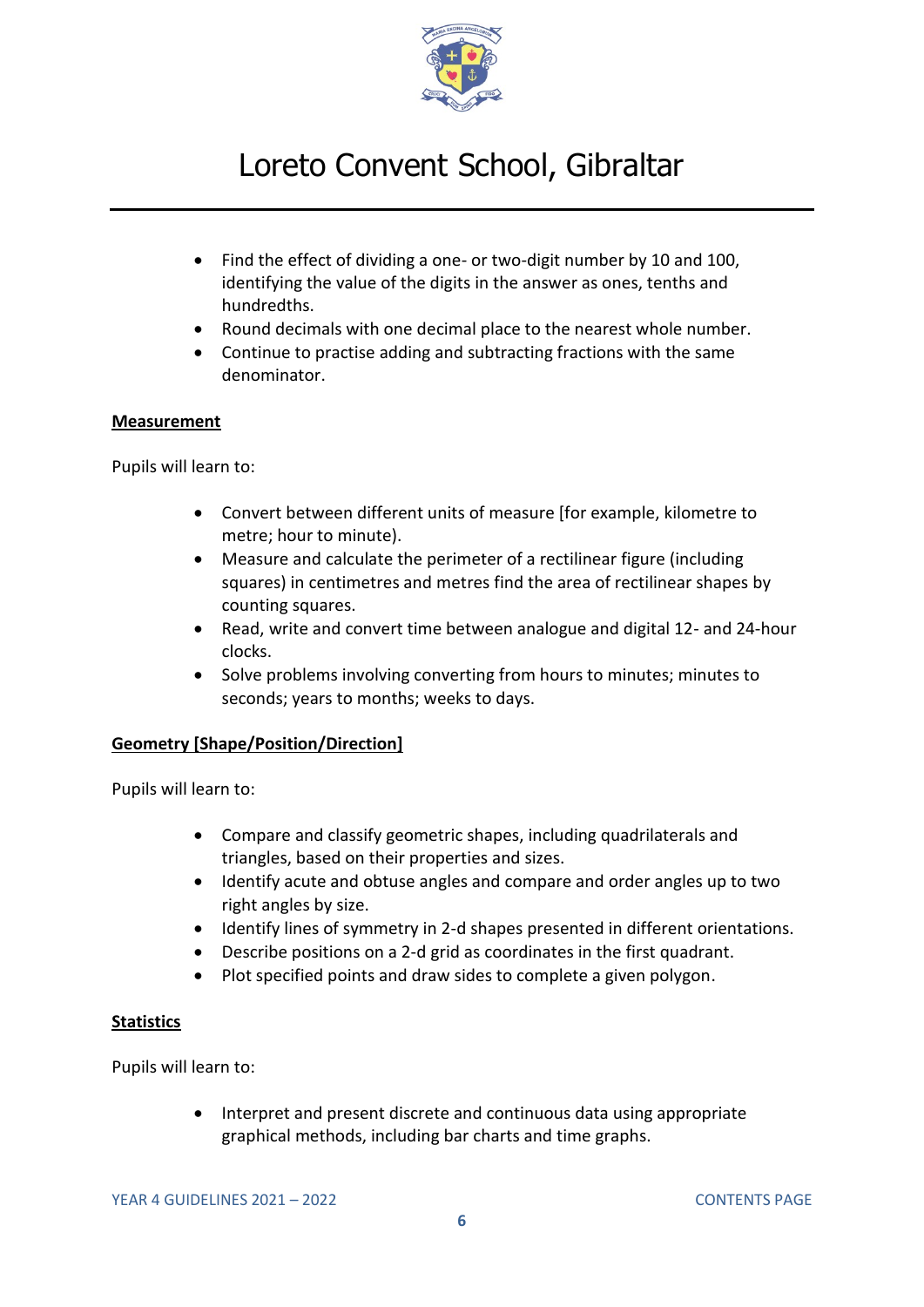

• Solve comparison, sum and difference problems using information presented in bar charts, pictograms, tables and other graphs.

### <span id="page-6-0"></span>**SCIENCE**

#### **Animals, including humans**

Pupils will learn to:

- Describe the simple functions of the basic parts of the digestive system in humans.
- Identify the different types of teeth in humans and their simple functions.
- Recognise the environments can change and that this can pose dangers to living things.
- Construct and interpret a variety of food chains, identifying producers, predators and prey.
- Recognise that living things can be grouped in a variety of ways.
- Explore and use classification keys.

Pupils will work scientifically by:

- Record findings using simple scientific language, drawings, labelled diagrams, keys, bar charts and tables.
- Comparing the teeth of carnivores and herbivores and suggesting reasons for differences.
- Finding out what damages teeth and how to look after them.

#### **States of matter**

- Compare and group materials together, according to whether they are solids, liquids or gases.
- Observe that some materials change state when they are heated or cooled, and measure or research the temperature at which this happens in degrees Celsius (°C).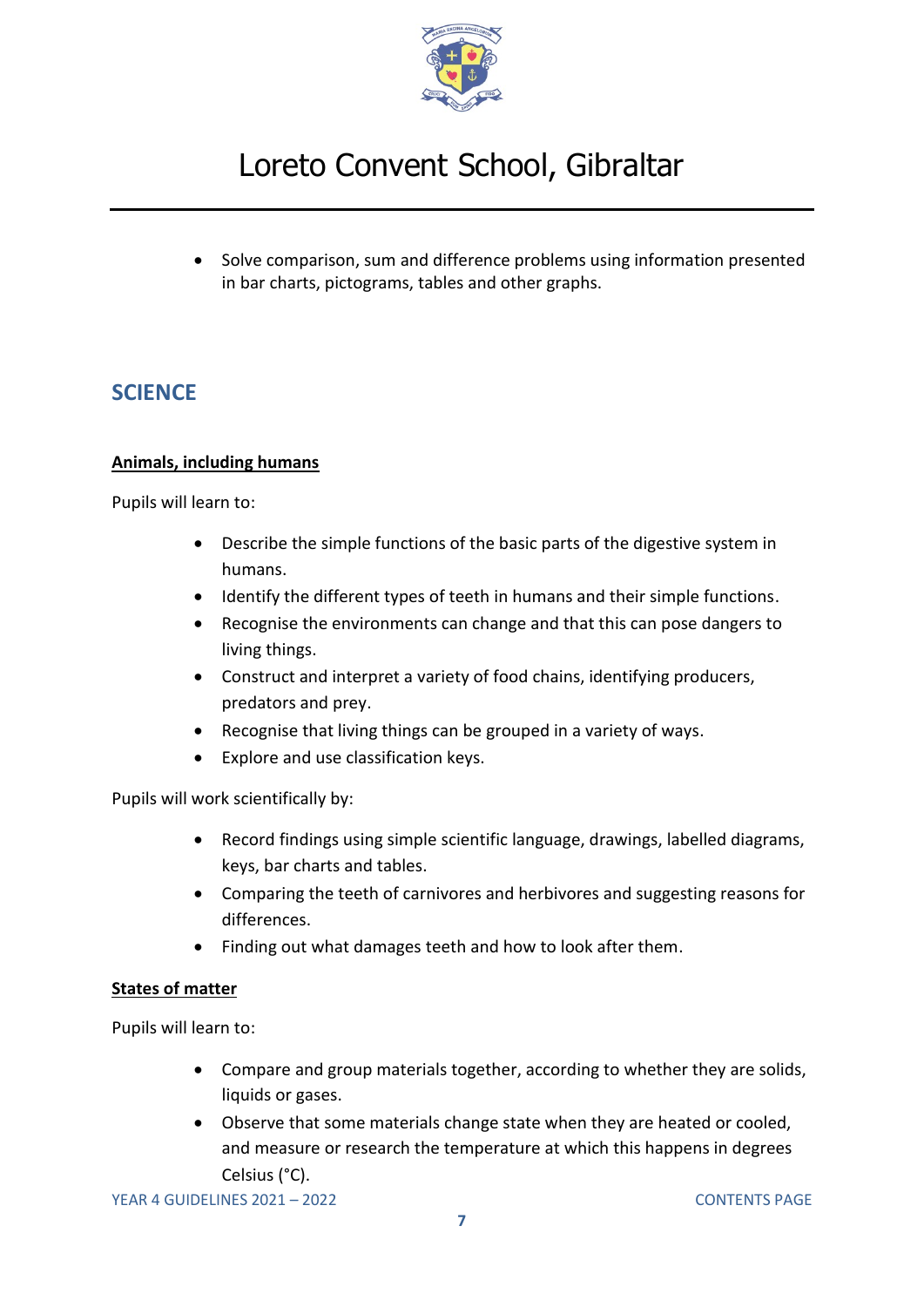

• Identify the part played by evaporation and condensation in the water cycle and associate the rate of evaporation with temperature.

Pupils will work scientifically by:

- Grouping and classifying a variety of different materials.
- Exploring the effect of temperature on substances such as chocolate, butter, ice.

#### **Sound**

Pupils will learn to:

- Identify how sounds are made, associating some of them with something vibrating.
- Recognise that vibrations from sounds travel through a medium to the ear.
- Find patterns between the pitch of a sound and features of the object that produced it.
- Find patterns between the volume of a sound and the strength of the vibrations that produced it.
- Recognise that sounds get fainter as the distance from the sound source increases.

Pupils will work scientifically by:

- Finding patterns in the sounds that are made by different objects such as saucepan lids of different sizes or elastic bands of different thicknesses.
- Making earmuffs from a variety of different materials to investigate which provides the best insulation against sound.

#### **Electricity**

- Identify common appliances that run on electricity.
- Construct a simple electrical circuit, identifying and naming its basic parts, including cells, wires, bulbs, switches and buzzers.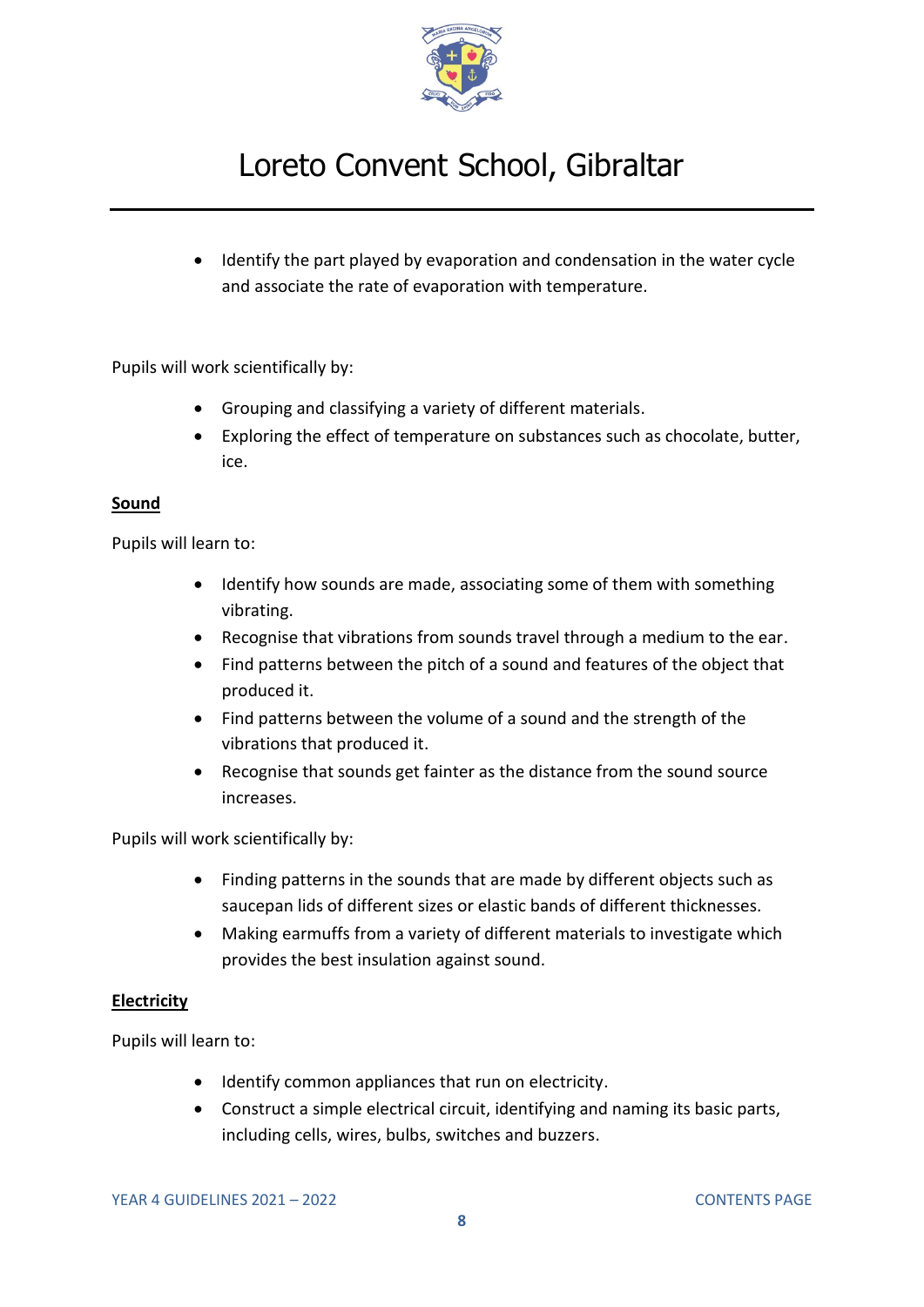

- Identify whether or not a lamp will light in a simple circuit, based on whether or not the lamp is part of a complete loop with a battery.
- Recognise that a switch opens and closes a circuit.
- Recognise some common conductors and insulators, and associate metals with being good conductors.

Pupils will work scientifically by:

- Observing patterns, for example, that bulbs get brighter if more cells are added, that metals tend to be conductors of electricity.
- Testing for materials that can and cannot be used to connect across a gap in a circuit.

### <span id="page-8-0"></span>**RELIGION**

Our aim is that pupils leave Loreto Convent School with a wide range of happy and rich memories in RE formed through interesting and exciting experiences driven through an engaging and comprehensive curriculum. The Religious Education within the school promotes awe, wonder, reverence and spirituality within every pupil. It is based on knowledge and understanding of the Catholic faith, enabling them to develop a living and personal faith in Jesus Christ and allows them to know and love God.

Pupils will develop an awareness of God's presence in their lives and the lives of others, developing the spiritual life of each pupil through prayer and reflection. Pupils will be prepared for life in a multi faith society by fostering respect for and understanding of rich cultural diversity.

#### **Learning about Religion**

Pupils will gain **knowledge and understanding** of:

- Beliefs, teachings and sources.
- Celebrations and ritual.
- Social and moral practices and way of life.

YEAR 4 GUIDELINES 2021 – 2022 [CONTENTS PAGE](#page-0-0)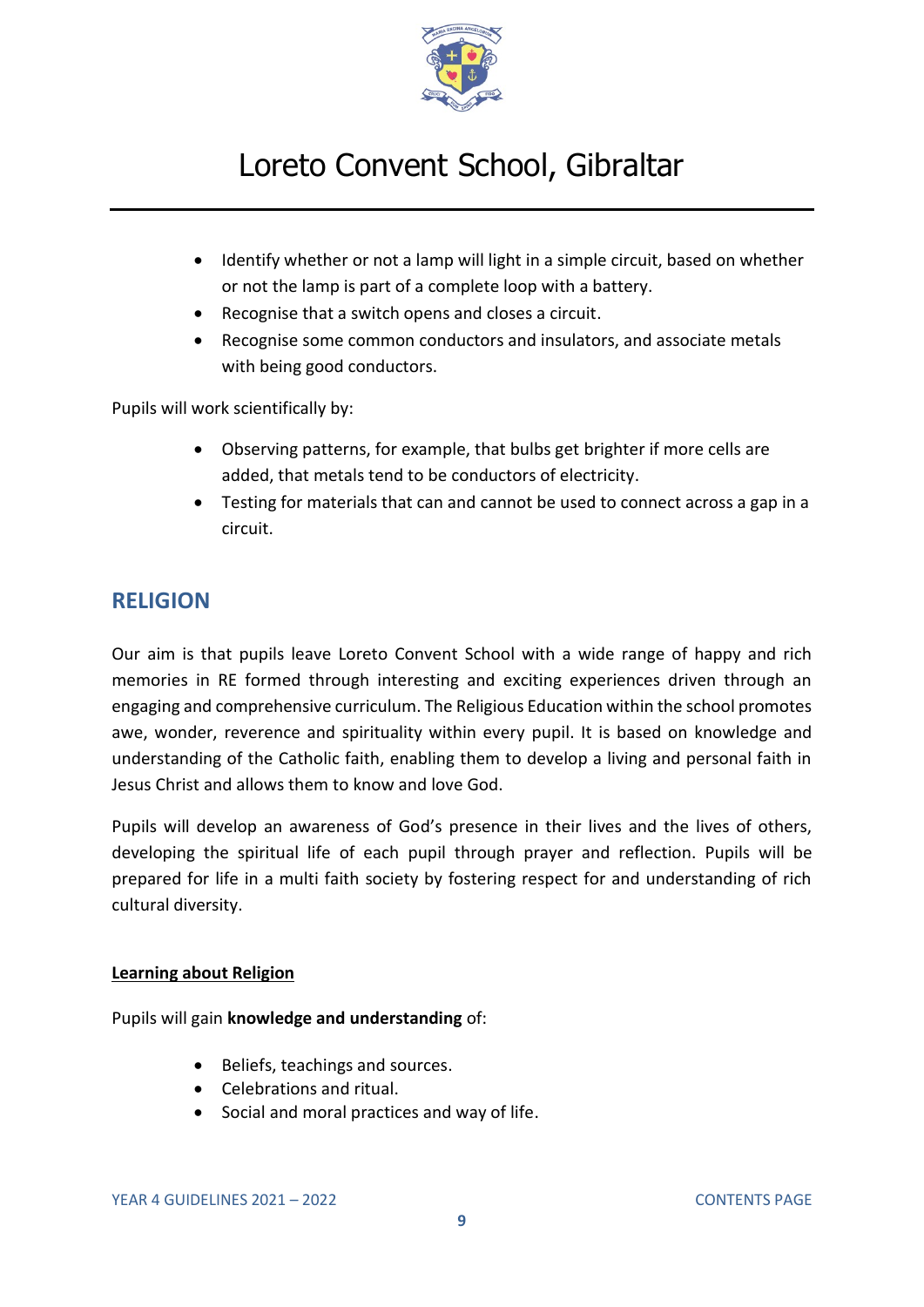

#### **Learning from Religion**

Pupils will develop the ability to **reflect on meaning** by**:**

- Engagement with own and others' beliefs and values, *and*
- Engagement with questions of meaning and purpose.
- (To develop positive attitudes and values and to reflect and relate their learning in RE to their own experience.)

We follow the scheme "The Way, The Truth and The Life" Book 4.

Modules Studied:

- The Bible- significant figures of the Old Testament.
- Trust in God- God fulfils his promise to man through the birth of Jesus.
- Jesus the Teacher.
- Jesus, the Saviour.
- The Early Christians.
- The Church.

### <span id="page-9-0"></span>**HISTORY**

#### **Knowledge and Understanding**

Pupils in Year 4 will gain an understanding of the earliest civilisations with particular focus on Ancient Egypt.

Pupils will know and understand the significant aspects of the history of the wider world:

The nature of ancient civilisations- **Ancient Egypt and Ancient Greece.**

A local history study- **Prehistoric Gibraltar.**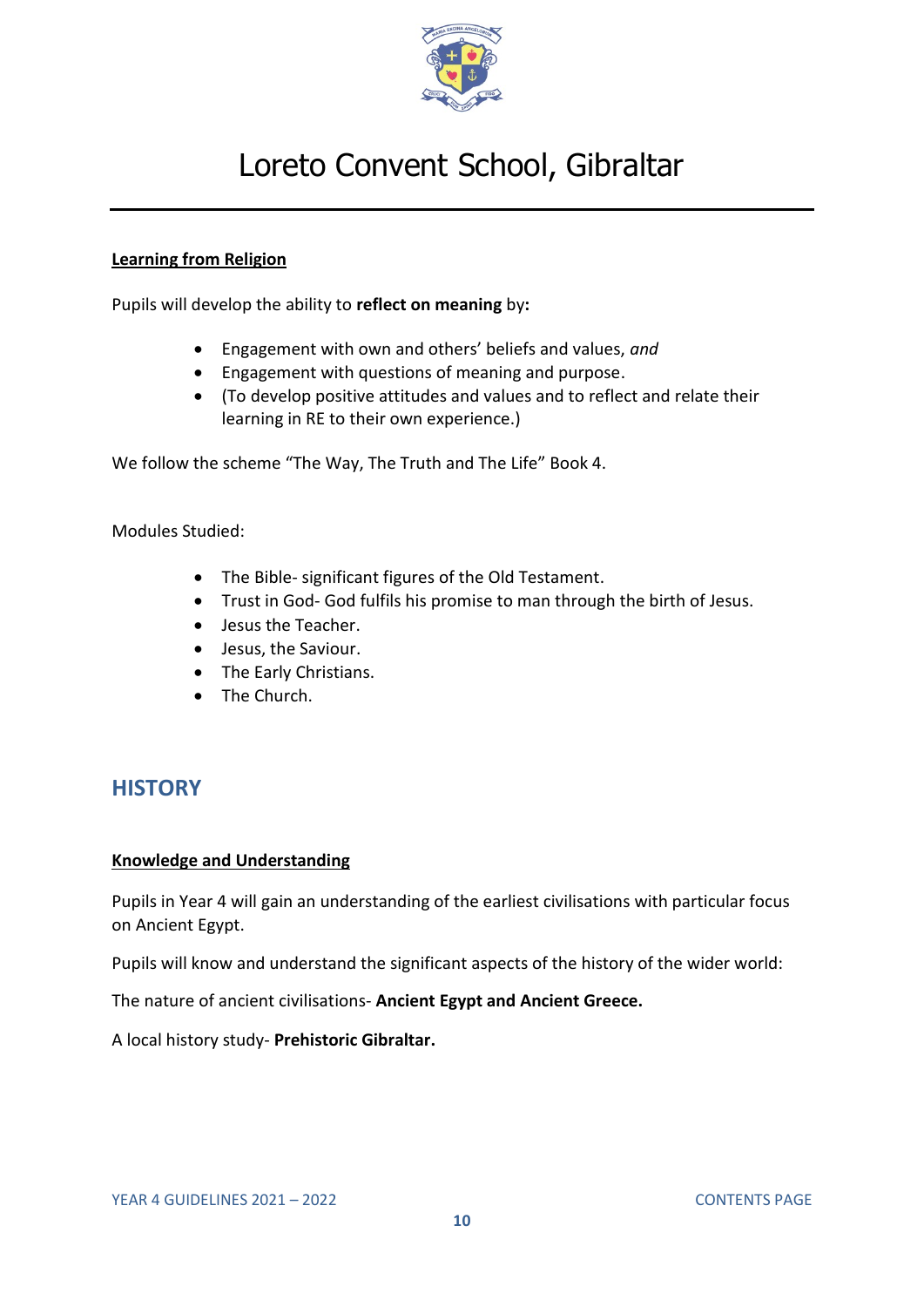

Pupils will study:

- Greek life; the achievements and their influence on the western world.
- A local history study over time tracing how several aspects of national history are reflected in the locality.

#### **Historical Skills**

Pupils will:

- Develop their ability to identify similarities and differences between ways of life in different periods.
- Ask and answer questions, choosing and using parts of stories and other sources to show that they know and understand key features of events.
- Identify and write about contrasting features between past civilisations and present day.
- Study of a variety of sources (primary and secondary) pupils understand how evidence is used rigorously to make historical claims.

### <span id="page-10-0"></span>**GEOGRAPHY**

#### **Knowledge and Understanding**

Pupils will:

- Identify position and significance of Equator, the Tropics of Cancer and the Tropic of Capricorn.
- Describe and understand key aspects of physical features such as rivers, mountains, climate zones and the water cycle.
- Learn about human geography including types of settlements and land use.

#### **Geographical Skills and field work**

Pupils will:

- Use maps to locate countries studied.
- Use maps, atlases, globes and digital/computer mapping to describe features studied.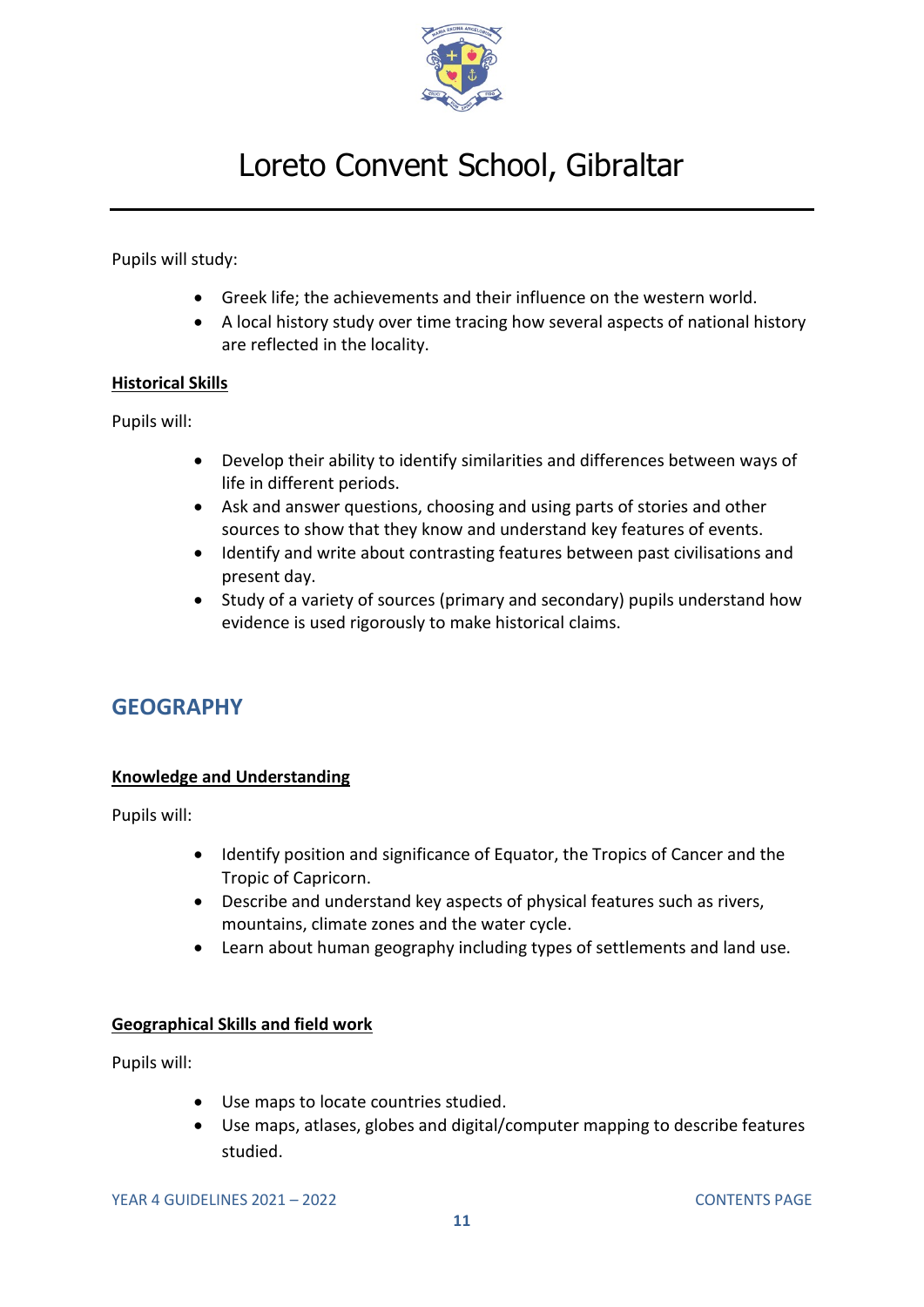

Topics Covered:

- Rainforests.
- India.
- Water.

### <span id="page-11-0"></span>**PHYSICAL EDUCATION**

Our high-quality physical education curriculum inspires **all** pupils to succeed and excel in competitive sport and other physically-demanding activities. It provides opportunities for pupils to become physically confident in a way which supports their health and fitness. We provide opportunities to compete in sport and other activities which help build character and embed values such as fairness and respect.

Pupils in Year 4 will be given the opportunity to apply and develop a broader range of skills, building on from those taught throughout Key Stage 1 and 2. Pupils will also be given further opportunities to compare their performances with previous ones and learn how to improve to achieve their personal best.

Pupils will be covering the following key skills that are continuously built on throughout Key Stage 2.

#### **Fundamental movement skills:**

- Pupils will be taught how to run, jump, throw and catch in isolation and in combination across a range of sports [for example basketball, netball, cricket, rounders, gymnastics and athletics].
- Pupils will be given opportunities to develop their flexibility, strength, technique, control and balance across a range of activities [for example gymnastics and athletics].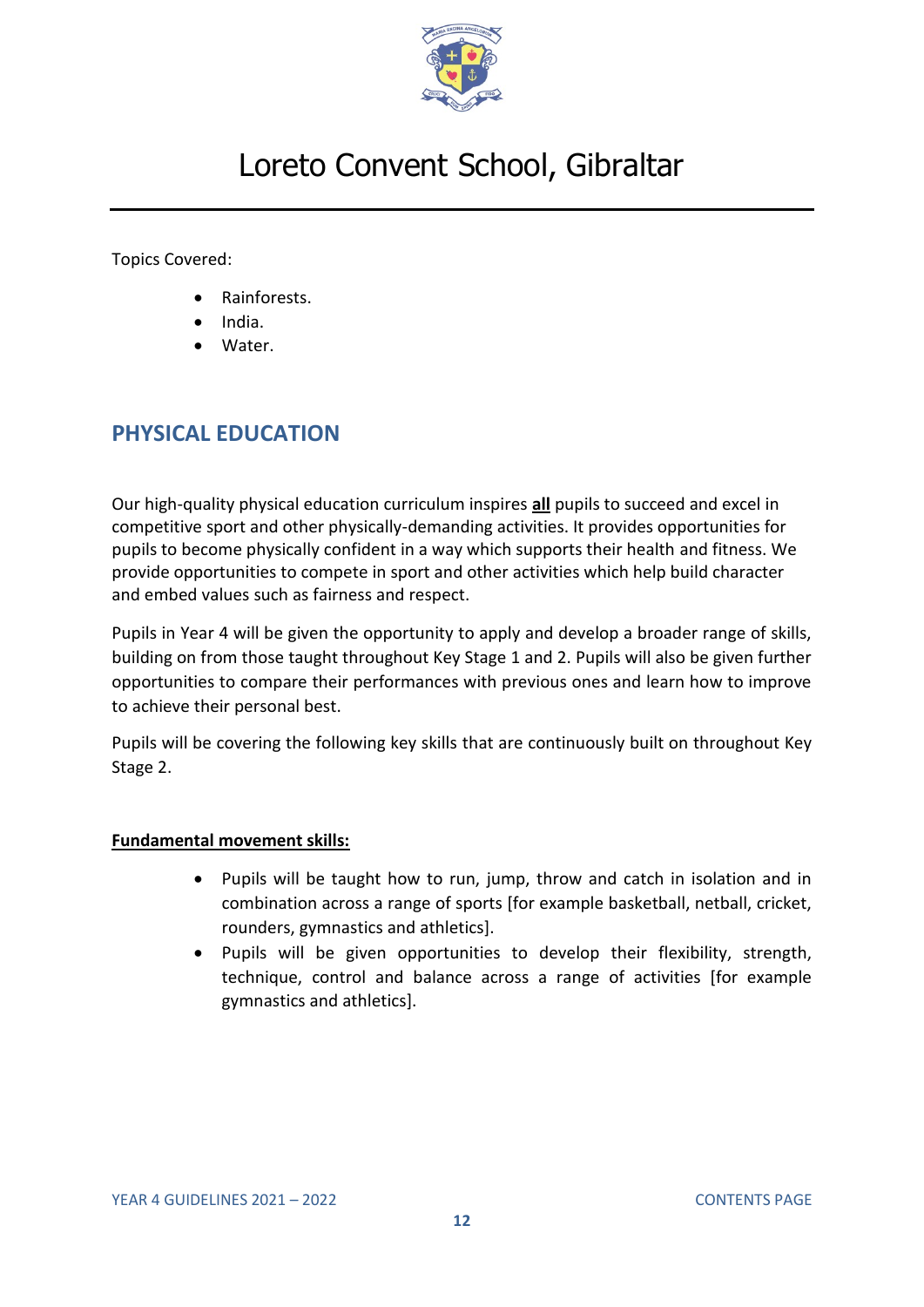

#### **Games skills and basic tactics:**

• Pupils will be taught how to play competitive and modified games [for example, badminton, basketball, cricket, football, hockey, netball and rounders], and learn how to apply basic principles suitable for attacking and defending.

#### **Teamwork skills:**

• Pupils will be taught how to communicate, collaborate and compete with and against each other.

### <span id="page-12-0"></span>**COMPUTING**

#### **Computer Science:**

- Pupils will design, write, and debug programs using block coding in Scratch; creating an animation that will use sequence, selection, and repetition in their program.
- Pupils will use logical reasoning to explain how some simple algorithms work and to detect and correct basic errors in algorithms and programs.

#### **ICT:**

• Pupils use a variety of software (including internet services) to use a range of programs, systems and content that accomplish given goals. Combining text, graphics, video and sound.

#### **Digital Literacy:**

• Pupils use technology safely, respectfully, and responsibly; recognise acceptable/unacceptable behaviour.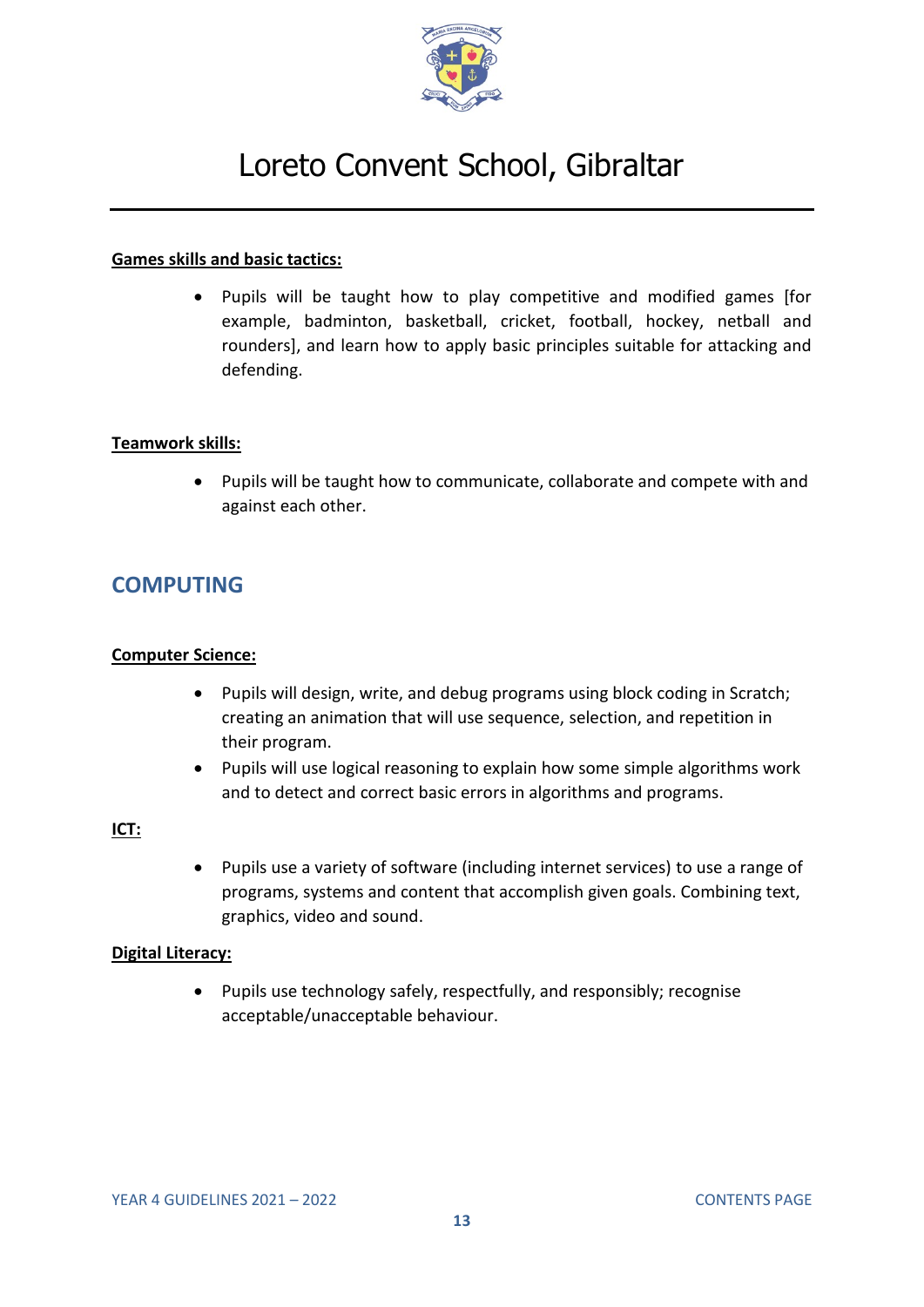

### <span id="page-13-0"></span>**MUSIC**

#### **Listening**

The teaching of music is enriched by developing pupils' shared knowledge and understanding of the stories, origins, traditions, history and social context of the music they are listening to, singing and playing.

#### **Singing**

Pupils will learn to:

- Sing a broad range of unison songs with the range of an octave, pitching the voice accurately and following directions for getting louder and quieter.
- Sing rounds and partner songs in different time signatures and begin to sing repertoire with small and large leaps as well as a simple second part to introduce vocal harmony.

#### **Improvising & Composing**

- Improvise on a limited range of pitches on the instrument they are now learning, making use of musical features.
- Begin to make compositional decisions about the overall structure of improvisations.
- Combine known rhythmic notation with letter names to create short pentatonic phrases.
- Sing and play these phrases as self-standing compositions.
- Arrange individual notation cards of known values to create sequences arranged into bars.
- Explore developing knowledge of musical components by composing music to create a specific mood.
- Introduce major and minor chords.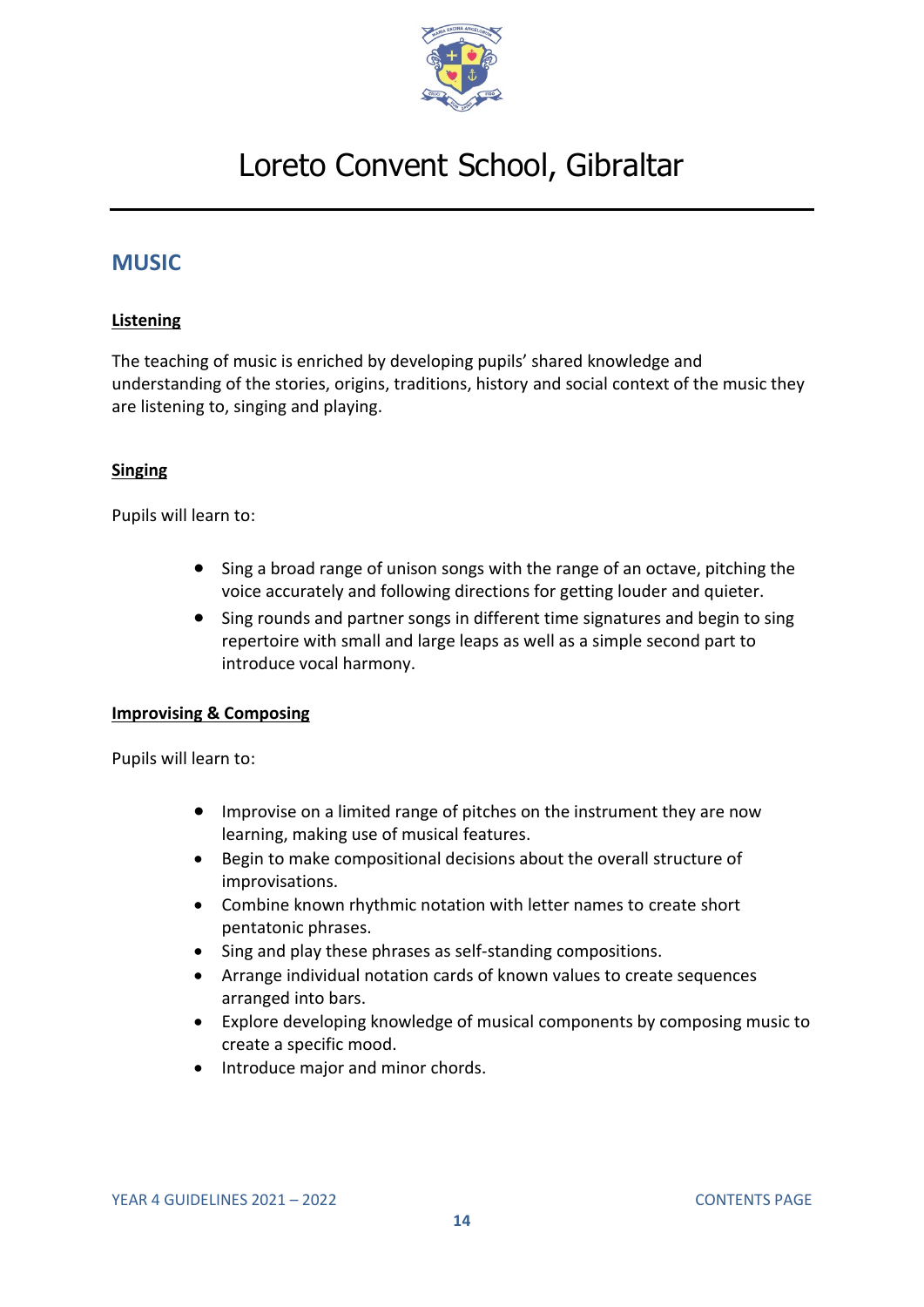

#### **Performing**

Pupils will learn to:

- Develop basic skills of selected musical instrument.
- Play and perform melodies following staff notation using a small range.
- Performing two or more parts from simple notation using instruments played in whole class teaching.
- Copy short melodic phrases.

#### **Reading notation**

Pupils will learn to:

- Introduce and understand the differences between minims, crotchets, paired quavers and rests.
- Read and perform pitch notation within a defined range.
- Follow and perform simple rhythmic scores to a steady beat.

### <span id="page-14-0"></span>**SPANISH**

Pupils work from the Mira 1 and Lengua (Anaya) Schemes. Each unit will cover the following key skills:

- Listening.
- Reading.
- Writing.
- Speaking.

There are four Spanish sets:

- 1. Beginners.
- 2. Intermediate.
- 3. Advanced.
- 4. Native Speakers.

YEAR 4 GUIDELINES 2021 – 2022 [CONTENTS PAGE](#page-0-0)